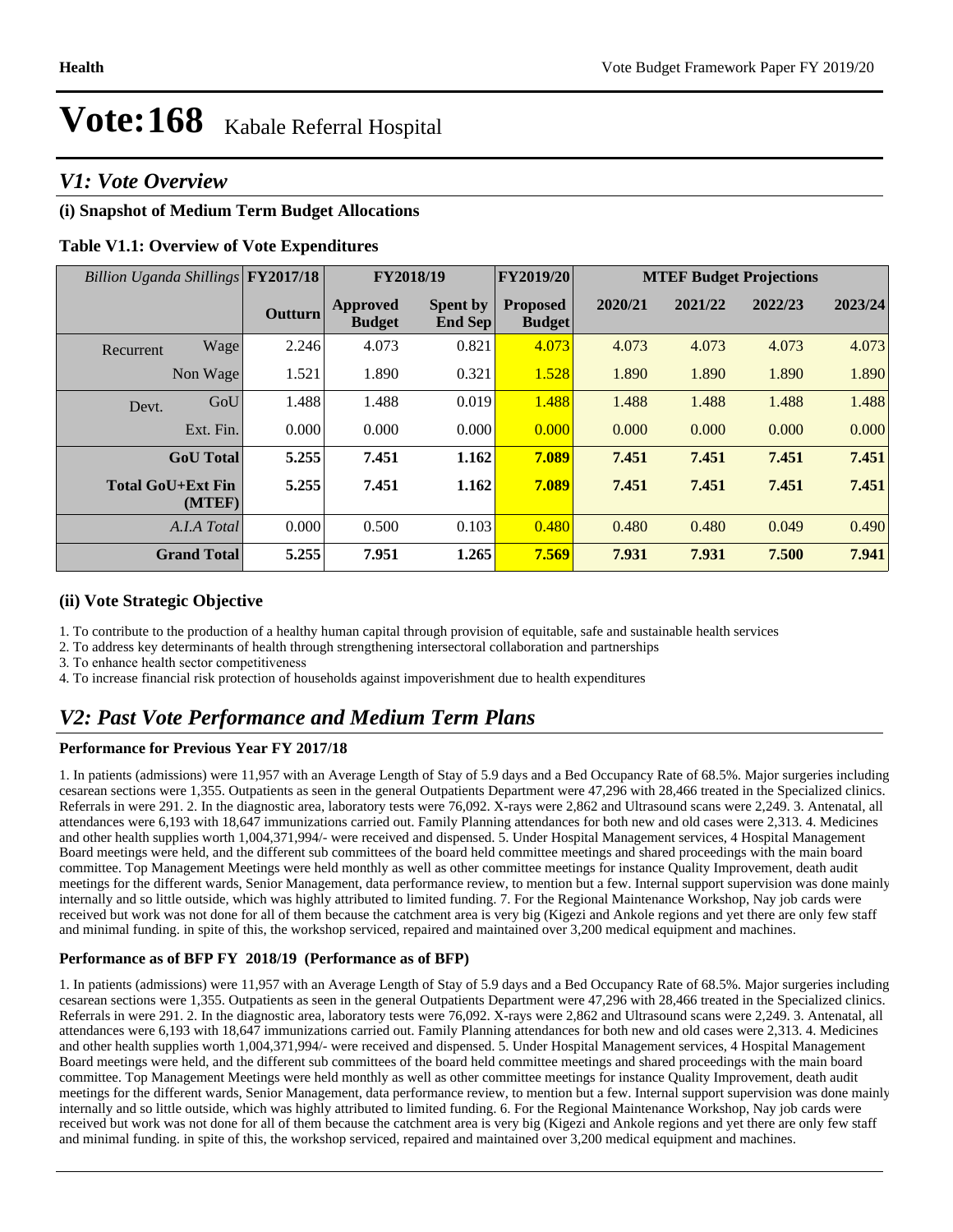#### **FY 2019/20 Planned Outputs**

Projected number of inpatients (admissions) is 14,950, with an Average Length of Stay (ALOS) of 4, Bed Occupancy Rate (BOR) at 85%. Major Operations including C/S to be 2,875.  $\cdot$  No. of general of outpatients attended to 70,115 while number of specialized outpatients to be attended to 30,615, and referral cases in 2,000. • Medicines and Health Supplies procured and dispensed are projected to cost 1.2bn/-. • Laboratory tests to be carried out would be 100,115. Patient x-rays (imaging) to be taken 3,115. No. of Ultrasound scans 5,615. • For Antenatal cases (All attendances) the projection is 7115. Number of children to be immunized (All immunizations) 20,115. Number of Family Planning users to be attended to (new and old) 4,115 and number of ANC visits (All visits) 3,615. • Also planned under capital development is to continue with the construction of the interns' hostel, and this is to be in a phased manner. Construct washing area for the patients and their attendants,. A water borne toilet for nurses' hostel will be constructed to improve sanitation and hygiene among the staff, renovate the medical records building, surgical ward and incinerator, fence adolescent clinic to promote privacy for the young people. Still ,the hospital will procure assorted medical equipment and furniture and fixtures basing on the lists generated by the users in the different departments, wards and units.

#### **Medium Term Plans**

1. Continue with the construction of the interns' hostel, purchase equipment, renovate the medical records building and also work on the incinerator, which is currently in a bad shape. 2. The hospital also plans to still conduct technical and support supervision both within and outside the hospital. 3. Work towards avoiding drug expiries in the hospital by monitoring incoming and outgoing drugs and other health supplies. 4. Continue offering health services to the people of Kigezi region and beyond (Regional Maintenance Workshop). 5. Strive to improve data capture by continuously training health works in the use of various data collection tools and also reviewing data collected to obtain its implication. This will also help not only in utilization and decision making, but also in planning. 6. Improve research as well as training 7. Increase networking and coordinating with Implementing Partners. 8. Lobby for installation of electronic medical records

#### **Efficiency of Vote Budget Allocations**

For the FY 2019/20, efficiency of vote allocation will mainly be rooted in activities like continuation of civil works on the interns' hostel that is aimed at providing accommodation to intern doctors and visiting specialists. Then, the surgical ward and medical records building are to be renovated as well as the incinerator. The adolescent clinic will be fenced in order to avail privacy for the young people. For purposes of uplifting sanitation and hygiene for both staff, patients and their attendants, a water borne toilet is to be constructed for the nurses' hostel, while a washing area will be constructed for attendants. For purposes of continuity of work in cases of power outages, which is rampant, allocations have been made to cater for fuel for the generator as well as its maintenance . To increase vote performance and ensure efficient use of funds, the Internal Audit was also allocated funds with the aim of facilitating it to execute its function. still, the Regional Maintenance Workshop' s allocation is meant to aid in maintenance, repair and servicing of medical equipment in the two regions of Kigezi and Ankole . This will improve service delivery.

#### **Vote Investment Plans**

Under Capital Development, projected performance will include continuation with construction of the Interns' Hostel, renovate Medical Records, procure assorted medical equipment, construct a toilet for nurses' hostel, fence the adolescent clinic, procure furniture and fixtures, construct a washing area for attendants and work on the Incinerator.

#### **Major Expenditure Allocations in the Vote for FY 2019/20**

Construction of the Interns' hostel and the associated consultancy services (1.1bn), Wage (4.073bn), Pension (0.312bn), the Regional Maintenance Workshop (0.268bn) and inpatients (0.692bn). These are the areas with the most allocations.

#### **V3: PROGRAMME OUTCOMES, OUTCOME INDICATORS AND PROPOSED BUDGET ALLOCATION**

#### **Table V3.1: Programme Outcome and Outcome Indicators**

| <b>Vote Controller:</b>                                                                        |                                                                                                                                                                                                                                                                                                                                                                                 |  |  |  |  |
|------------------------------------------------------------------------------------------------|---------------------------------------------------------------------------------------------------------------------------------------------------------------------------------------------------------------------------------------------------------------------------------------------------------------------------------------------------------------------------------|--|--|--|--|
| <b>Programme:</b>                                                                              | <b>56 Regional Referral Hospital Services</b>                                                                                                                                                                                                                                                                                                                                   |  |  |  |  |
| <b>Programme Objective:</b>                                                                    | 1. To contribute to the production of a healthy human capital through provision of equitable, safe and<br>sustainable health services 2. To address key determinants of health through strengthening inter-sectoral<br>collaboration and partnerships 3. To strengthen training and institutional research. 4. To improve<br>effectiveness and efficiency of hospital services. |  |  |  |  |
| <b>Responsible Officer:</b>                                                                    | Dr. Sophie Namasopo                                                                                                                                                                                                                                                                                                                                                             |  |  |  |  |
| <b>Programme Outcome:</b><br><b>Quality and accessible Regional Referral Hospital Services</b> |                                                                                                                                                                                                                                                                                                                                                                                 |  |  |  |  |
| <b>Sector Outcomes contributed to by the Programme Outcome</b>                                 |                                                                                                                                                                                                                                                                                                                                                                                 |  |  |  |  |
| 1. Improved quality of life at all levels                                                      |                                                                                                                                                                                                                                                                                                                                                                                 |  |  |  |  |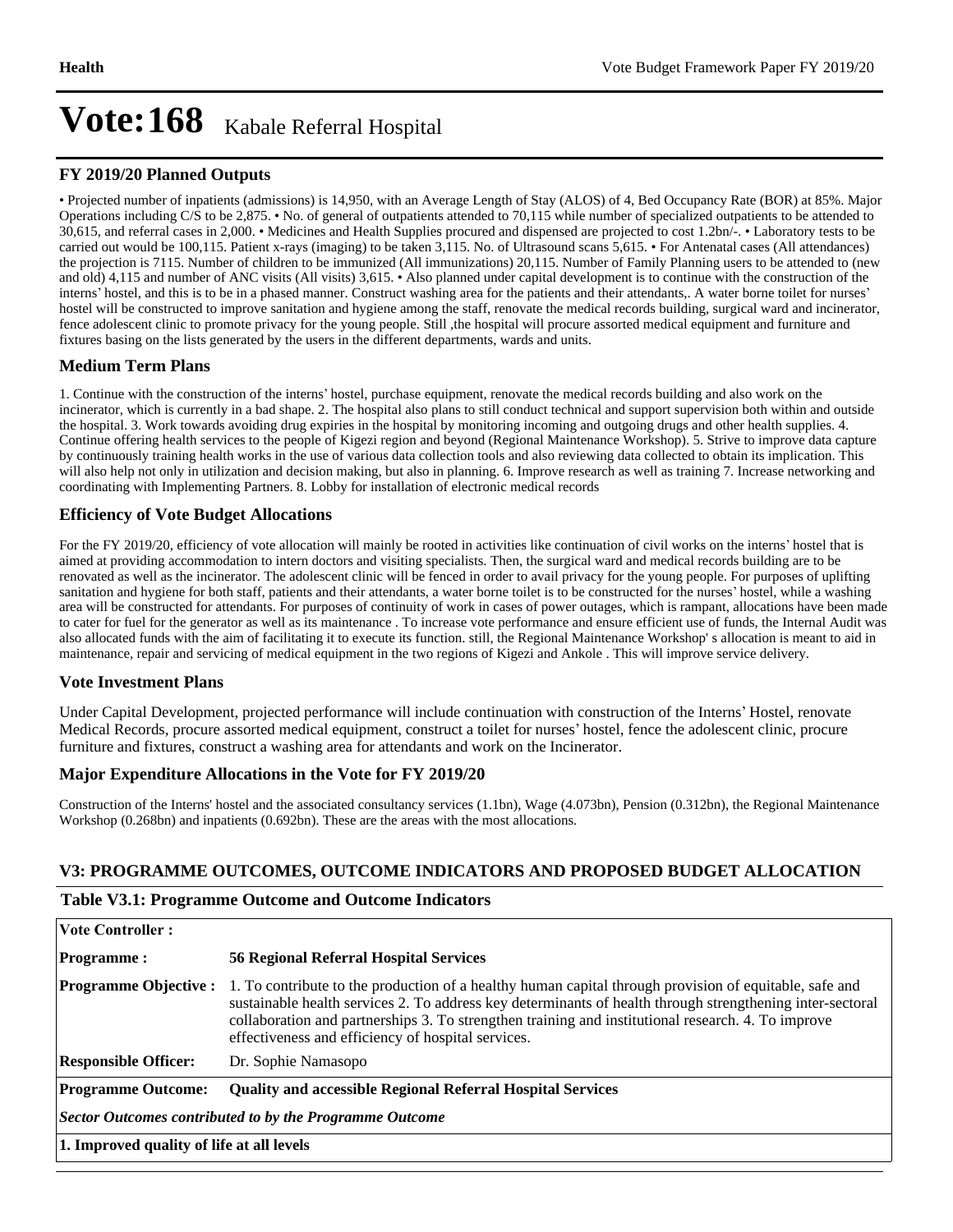|                                                                        | <b>Performance Targets</b> |                          |                  |                 |                          |                          |                   |  |
|------------------------------------------------------------------------|----------------------------|--------------------------|------------------|-----------------|--------------------------|--------------------------|-------------------|--|
| <b>Programme Performance Indicators (Output)</b>                       | 2017/18<br>Actual          | 2018/19<br><b>Target</b> | <b>Base year</b> | <b>Baseline</b> | 2019/20<br><b>Target</b> | 2020/21<br><b>Target</b> | 2021/22<br>Target |  |
| $\cdot$ % increase of specialised clinic outpatients<br>attendences    | 16%                        | 20%                      |                  |                 | 15%                      | 15%                      | 15%               |  |
| $\cdot$ % increase of diagnostic investigations carried $11\%$<br>out: |                            | 15%                      |                  |                 | 15%                      | 15%                      | 15%               |  |
| • Bed occupancy rate                                                   | 78.6%                      | 90%                      |                  |                 | 80%                      | 80%                      | 80%               |  |

#### **Table V3.2: Past Expenditure Outturns and Medium Term Projections by Programme**

| Billion Uganda shillings               | 2017/18        | 2018/19                                   |        | 2019-20                          | <b>MTEF Budget Projections</b> |         |         |         |
|----------------------------------------|----------------|-------------------------------------------|--------|----------------------------------|--------------------------------|---------|---------|---------|
|                                        | <b>Outturn</b> | <b>Approved Spent By</b><br><b>Budget</b> | End O1 | <b>Proposed</b><br><b>Budget</b> | 2020-21                        | 2021-22 | 2022-23 | 2023-24 |
| Vote: 168 Kabale Referral Hospital     |                |                                           |        |                                  |                                |         |         |         |
| 56 Regional Referral Hospital Services | 5.251          | 7.451                                     | 1.200  | 7.089                            | 7.451                          | 7.451   | 7.451   | 7.451   |
| Total for the Vote                     | 5.251          | 7.451                                     | 1.200  | 7.089                            | 7.451                          | 7.451   | 7.451   | 7.451   |

#### **V4: SUBPROGRAMME PAST EXPENDITURE OUTTURNS AND PROPOSED BUDGET ALLOCATIONS**

#### **Table V4.1: Past Expenditure Outturns and Medium Term Projections by SubProgramme**

| <b>Billion Uganda shillings</b>                                    | 2017/18               | <b>FY 2018/19</b>     |                                 | 2019-20                          | <b>Medium Term Projections</b> |         |         |             |
|--------------------------------------------------------------------|-----------------------|-----------------------|---------------------------------|----------------------------------|--------------------------------|---------|---------|-------------|
|                                                                    | <b>Outturn Budget</b> | <b>Approved</b> Spent | $\mathbf{By}$<br><b>End Sep</b> | <b>Proposed</b><br><b>Budget</b> | 2020-21                        | 2021-22 | 2022-23 | $2023 - 24$ |
| <b>Programme: 56 Regional Referral Hospital Services</b>           |                       |                       |                                 |                                  |                                |         |         |             |
| 01 Kabale Referral Hospital Services                               | 3.410                 | 5.634                 | 1.150                           | 5.322                            | 5.634                          | 5.634   | 5.634   | 5.634       |
| 02 Kabale Referral Hospital Internal Audit                         | 0.011                 | 0.011                 | 0.003                           | 0.011                            | 0.011                          | 0.011   | 0.011   | 0.011       |
| 03 Kabale Regional Maintenance Workshop                            | 0.353                 | 0.318                 | 0.028                           | 0.268                            | 0.318                          | 0.318   | 0.318   | 0.318       |
| 1004 Kabale Regional Hospital Rehabilitaion                        | 1.423                 | 1.165                 | 0.015                           | 1.367                            | 1.388                          | 1.388   | 1.388   | 1.388       |
| 1473 Institutional Support to Kabale Regional<br>Referral Hospital | 0.065                 | 0.323                 | 0.005                           | 0.121                            | 0.100                          | 0.100   | 0.100   | 0.100       |
| <b>Total For the Programme: 56</b>                                 | 5.262                 | 7.451                 | 1.200                           | 7.089                            | 7.451                          | 7.451   | 7.451   | 7.451       |
| <b>Total for the Vote:168</b>                                      | 5.262                 | 7.451                 | 1.200                           | 7.089                            | 7.451                          | 7.451   | 7.451   | 7.451       |

Error: Subreport could not be shown.

#### **Table V4.3: Major Capital Investment (Capital Purchases outputs over 0.5Billion)**

| FY 2018/19                                            | <b>FY 2019/20</b>                                  |                                            |  |  |  |
|-------------------------------------------------------|----------------------------------------------------|--------------------------------------------|--|--|--|
| <b>Appr. Budget and Planned Outputs</b>               | <b>Expenditures and Achievements</b><br>by end Sep | <b>Proposed Budget and Planned Outputs</b> |  |  |  |
| Vote 168 Kabale Referral Hospital                     |                                                    |                                            |  |  |  |
| Programme: 56 Regional Referral Hospital Services     |                                                    |                                            |  |  |  |
| Project : 1004 Kabale Regional Hospital Rehabilitaion |                                                    |                                            |  |  |  |